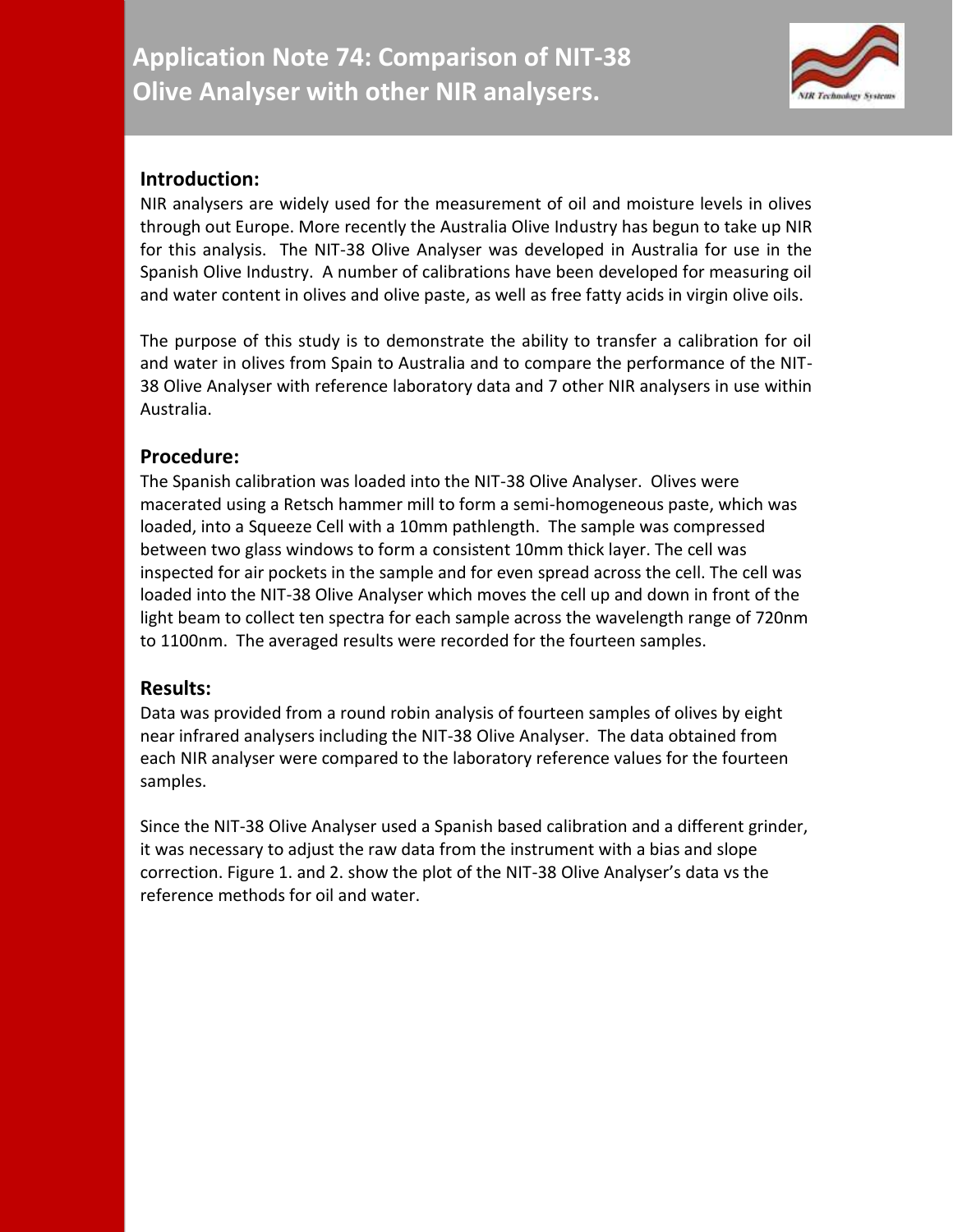

Figure 3. presents a comparison of the 8 NIR analysers for the 14 oil measurements and figure 4. presents the comparison for the 14 moisture measurements.

Appendix 1. provides tables for the actual oil and moisture measurements for each of the 8 NIR analysers and the reference method. The Standard Error of Prediction (SEP) and the Correlation Coefficient (R), are shown at the bottom of each table for each analyser.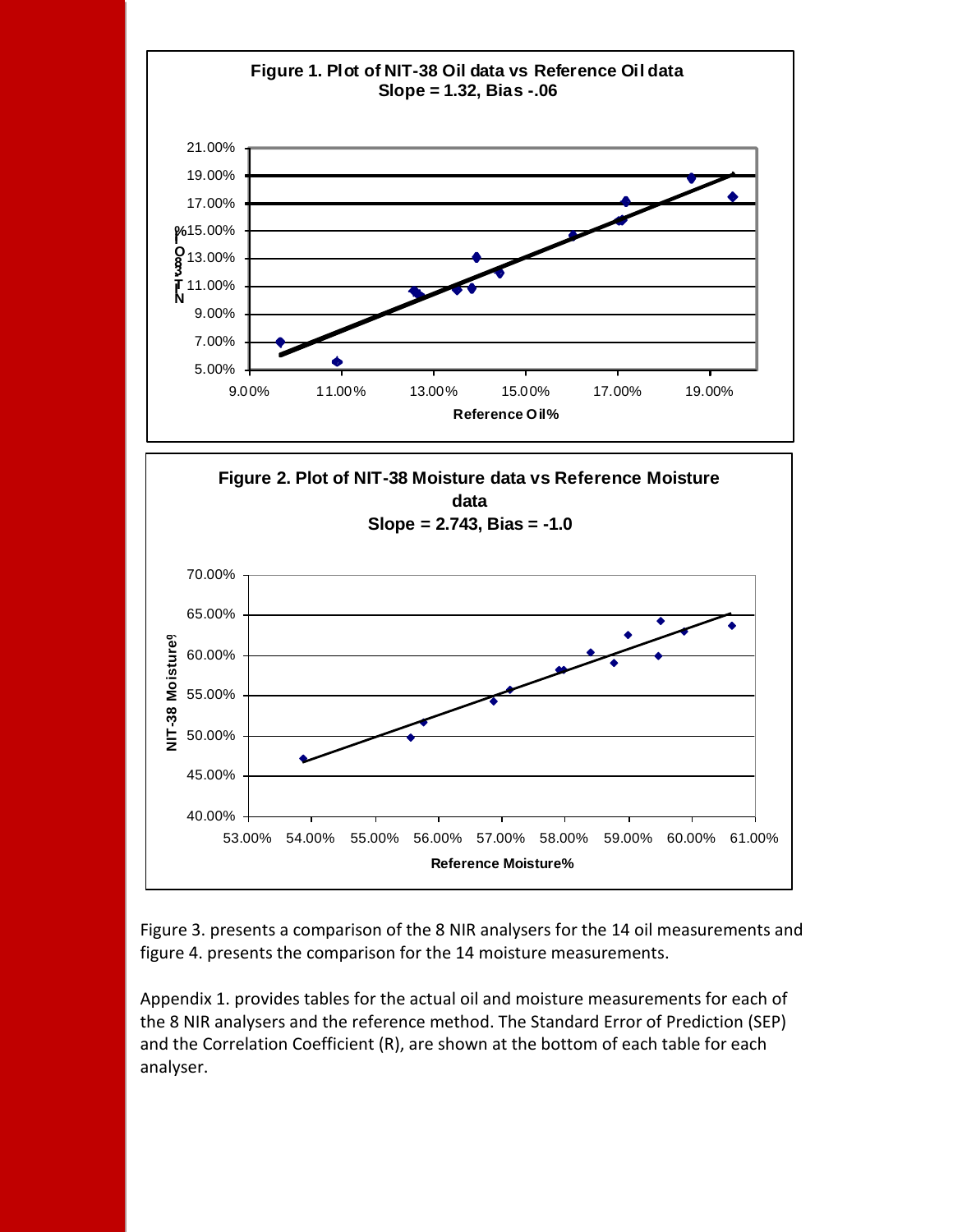

**Figure 3:** Plot of the Oil measurements for each NIR analyser and the reference method.



**NIR Calibration - Fruit Moisture**

**Figure 4:** Plot of the Moisture measurements for each NIR analyser and the reference method.

### **Conclusion:**

As can be seen in the above results, that the measurement of Oil and Moisture in olives is reasonably consistent for all analysers. The SEP for both Oil and Moisture as compared with the reference method were less than 1.5%.

The NIT-38 Olive Analyser compared favourably to the reference measurements after a slope and bias correction were applied. The NIT-38 Olive Analyse provided equivalent or slightly better results than the other 7 NIR analyser.